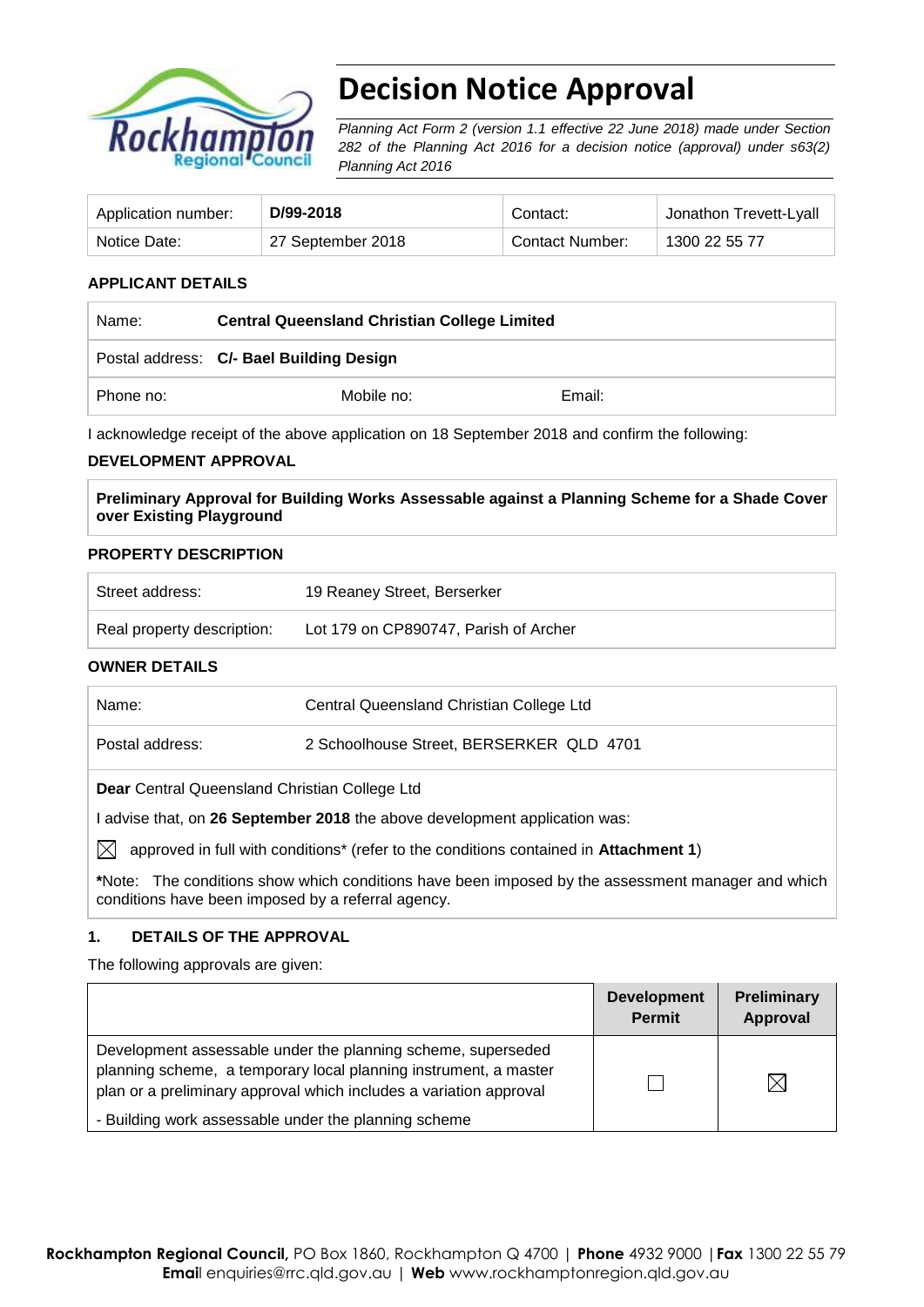### **2. CONDITIONS**

This approval is subject to the conditions in Attachment 1.

#### **3. FURTHER DEVELOPMENT PERMITS REQUIRED**

Please be advised that the following development permits are required to be obtained before the development can be carried out:

| Type of development permit required | Subject of the required development permit |
|-------------------------------------|--------------------------------------------|
| Building Works                      |                                            |
|                                     |                                            |

# **4. REFERRAL AGENCIES NIL**

### **5. THE APPROVED PLANS**

**The approved development must be completed and maintained generally in accordance with the approved drawings and documents:**

| Plan/Document Name     | <b>Plan/Document Reference</b> | Dated   |
|------------------------|--------------------------------|---------|
| Front View / Side View | Unnumbered                     | Undated |
| Site Plan              | Unnumbered                     | Undated |

### **6. CURRENCY PERIOD FOR THE APPROVAL (s.85 of the** *Planning Act***)**

The standard currency periods stated in section 85 of *Planning Act 2016* apply to each aspect of development in this approval, if not stated in the conditions of approval attached.

### **7. STATEMENT OF REASONS**

| <b>Description of the</b><br>development | The proposed development is for Building Works Assessable against the<br>Planning Scheme (Shade Cover over Existing Playground)                                                                                                                                                                                                                                 |  |
|------------------------------------------|-----------------------------------------------------------------------------------------------------------------------------------------------------------------------------------------------------------------------------------------------------------------------------------------------------------------------------------------------------------------|--|
| <b>Reasons for Decision</b>              | The proposed structure will have no adverse impacts on people,<br>a)<br>surrounding properties or infrastructure during a flood level event.                                                                                                                                                                                                                    |  |
|                                          | The proposed use does not compromise the strategic framework in the<br>b)<br>Rockhampton Region Planning Scheme 2015;                                                                                                                                                                                                                                           |  |
|                                          | Assessment of the development against the relevant zone purpose,<br>C)<br>planning scheme codes and planning scheme policies demonstrates<br>that the proposed development will not cause significant adverse<br>impacts on the surrounding natural environment, built environment and<br>infrastructure, community facilities, or local character and amenity; |  |
|                                          | The proposed development does not compromise the relevant State<br>d)<br>Planning Policy; and                                                                                                                                                                                                                                                                   |  |
|                                          | On balance, the application should be approved because the<br>e)<br>circumstances favour Council exercising its discretion to approve the<br>application even though the development does not comply with an<br>aspect of the assessment benchmarks.                                                                                                            |  |
| <b>Assessment</b><br><b>Benchmarks</b>   | The proposed development was assessed against the following<br>assessment benchmarks:<br>Flood Hazard Overlay Code                                                                                                                                                                                                                                              |  |
| <b>Compliance with</b><br>assessment     | The development was assessed against all of the assessment benchmarks<br>listed above and complies with all of these with the exception listed below.                                                                                                                                                                                                           |  |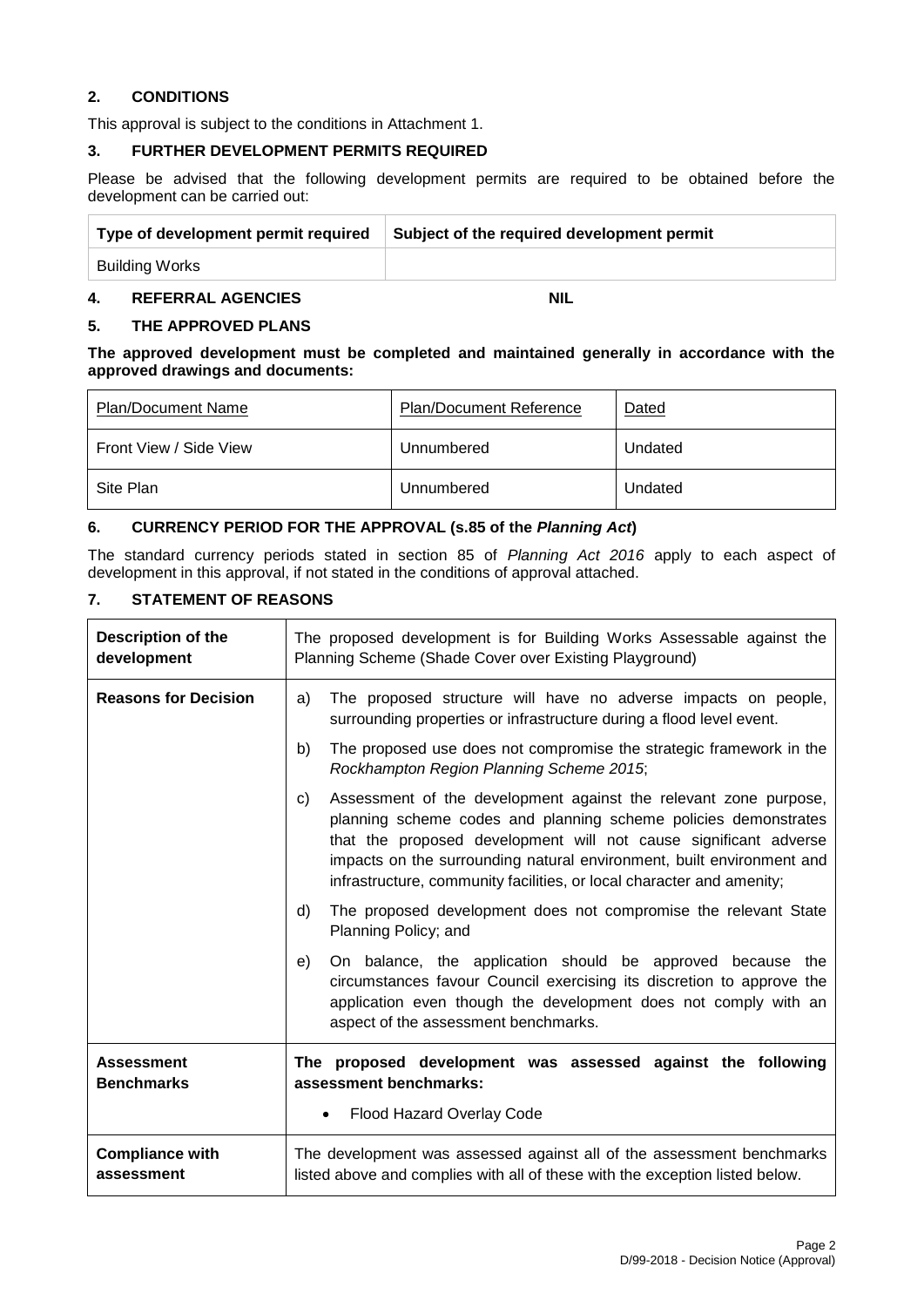| benchmarks                                 | <b>Assessment</b><br><b>Benchmark</b> | Reasons for the approval despite non-<br>compliance with benchmark                                                                                                                                                                       |  |  |
|--------------------------------------------|---------------------------------------|------------------------------------------------------------------------------------------------------------------------------------------------------------------------------------------------------------------------------------------|--|--|
|                                            | Flood Hazard Overlay<br>Code          | The structure will have eight (8) steel columns set<br>into concrete footings, will have no exterior walls<br>and will have minimal impact on the flood storage<br>capacity, flow paths and flow velocity during a<br>flood level event. |  |  |
| <b>Matters prescribed by</b><br>regulation |                                       | The State Planning Policy – Part E;<br>The Central Queensland Regional Plan;<br>The Rockhampton Region Planning Scheme 2015; and                                                                                                         |  |  |
|                                            | application.                          | The common material, being the material submitted<br>with the                                                                                                                                                                            |  |  |

# **8. APPEAL RIGHTS**

The rights of an applicant to appeal to a tribunal or the Planning and Environment Court against a decision about a development application are set out in chapter 6, part 1 of the *Planning Act 2016*. There may also be a right to make an application for a declaration by a tribunal (see chapter 6, part 2 of the *Planning Act 2016).*

#### *Appeal by an applicant*

An applicant for a development application may appeal to the Planning and Environment Court against the following:

- the refusal of all or part of the development application
- a provision of the development approval
- the decision to give a preliminary approval when a development permit was applied for
- a deemed refusal of the development application.

An applicant may also have a right to appeal to the Development tribunal. For more information, see schedule 1 of the *Planning Act 2016*.

The timeframes for starting an appeal in the Planning and Environment Court are set out in section 229 of the *Planning Act 2016*.

**Attachment 2** is an extract from the *Planning Act 2016* that sets out the applicant's appeal rights and the appeal rights of a submitter.

### **9. WHEN THE DEVELOPMENT APPROVAL TAKES EFFECT**

This development approval takes effect:

From the time the decision notice is given  $-$  if there is no submitter and the applicant does not appeal the decision to the court.

Or

When the submitter's appeal period ends  $-$  if there is a submitter and the applicant does not appeal the decision to the court.

Or

Subject to the decision of the court, when the appeal is finally decided  $-$  if an appeal is made to the court.

## **10. ASSESSMENT MANAGER**

| Name: | Tarnya Fitzgibbon             | Signature: | Date: 27 September 2018 |
|-------|-------------------------------|------------|-------------------------|
|       | <b>COORDINATOR</b>            |            |                         |
|       | <b>DEVELOPMENT ASSESSMENT</b> |            |                         |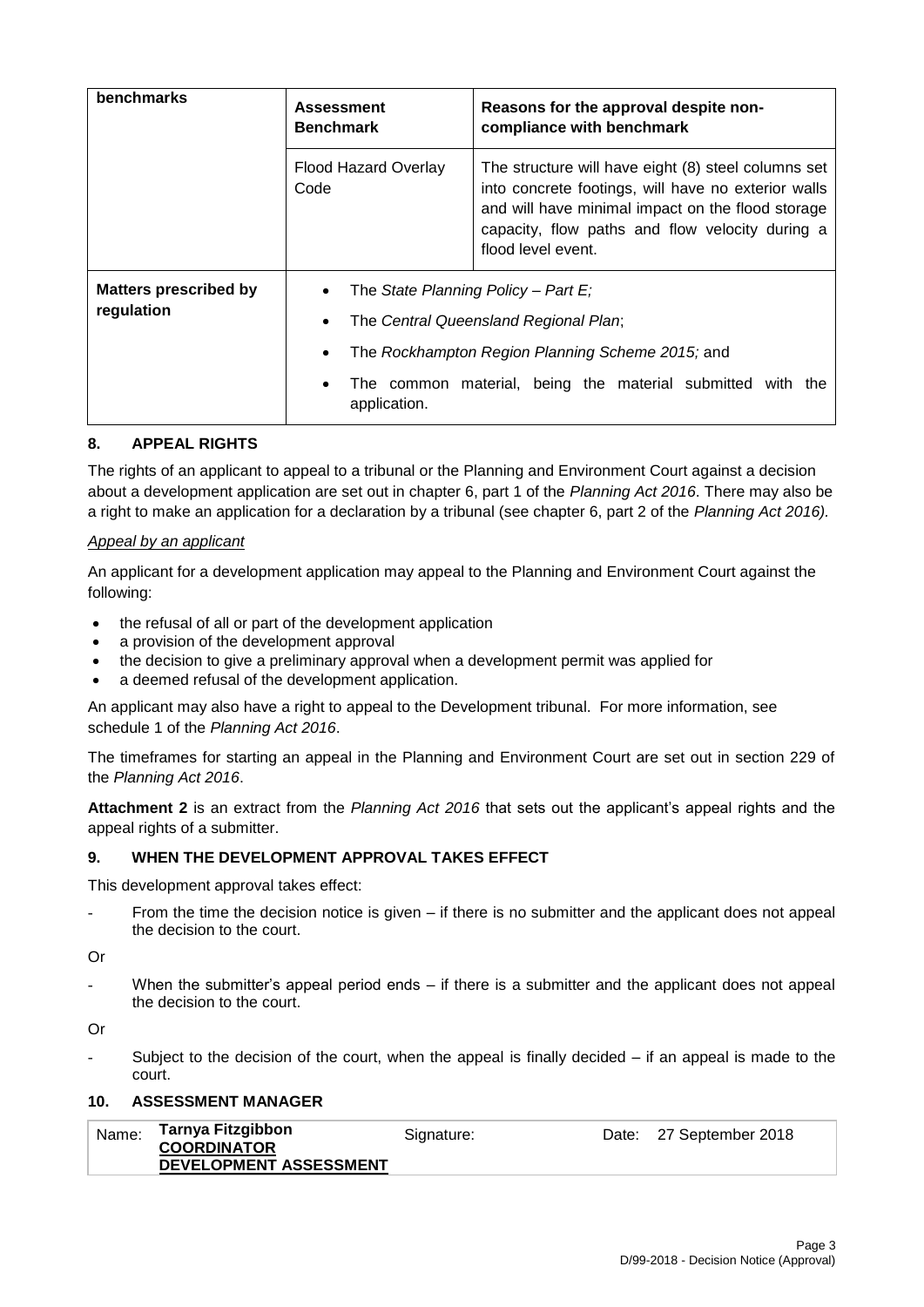#### **Attachment 1 – Conditions of the approval**

*Part 1* **–** *Conditions imposed by the assessment manager [Note: where a condition is imposed about infrastructure under Chapter 4 of the Planning Act 2016, the relevant provision of the Act under which this condition was imposed must be specified.]*

# **Attachment 2—Extract on appeal rights**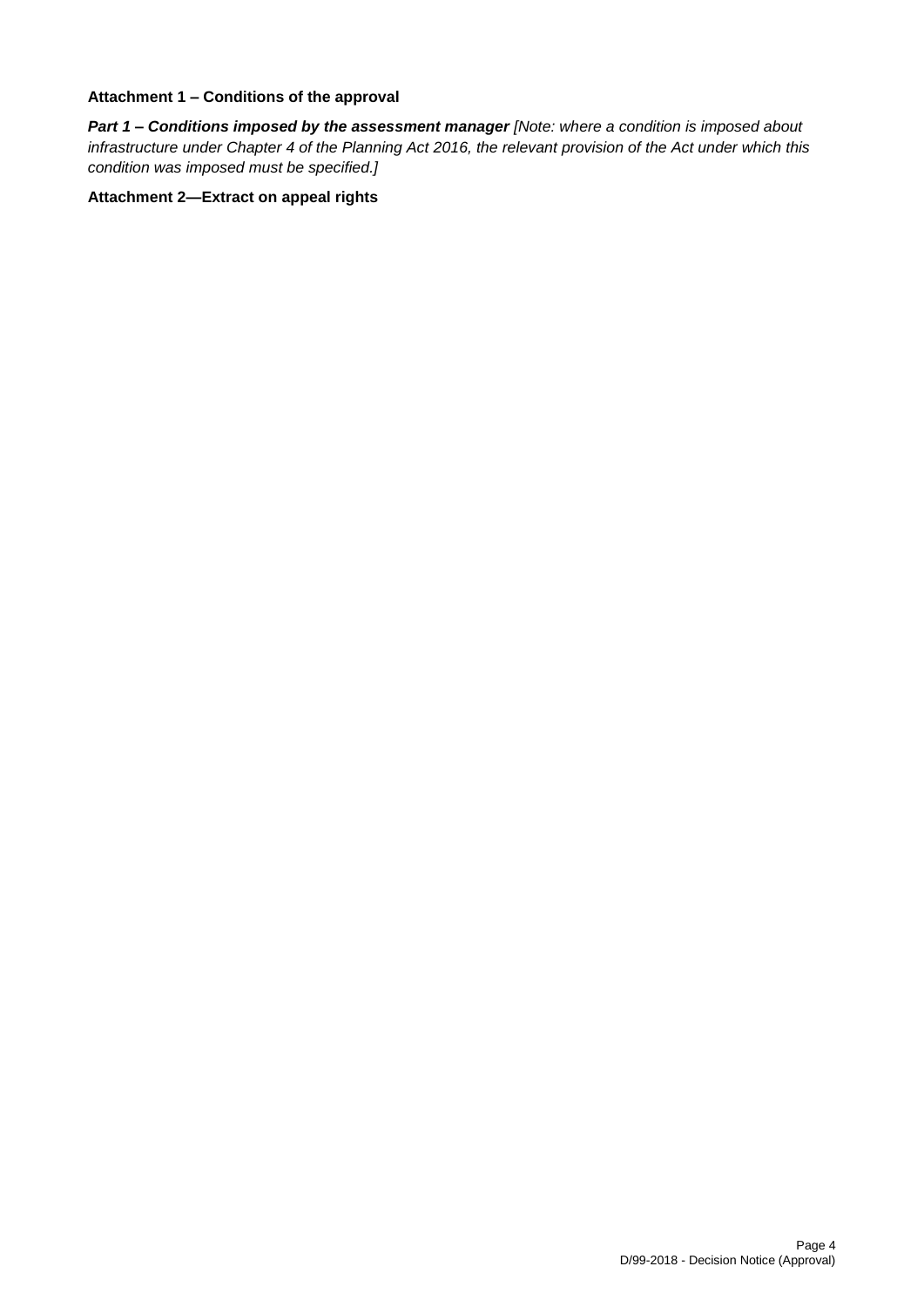

# **Attachment 1 – Part 1 Rockhampton Regional Council Conditions**

*Planning Act 2016*

# 1.0 ADMINISTRATION

- 1.1 The Developer and his employee, agent, contractor or invitee is responsible for ensuring compliance with the conditions of this development approval.
- 1.2 Where these Conditions refer to "Council" in relation to requiring Council to approve or to be satisfied as to any matter, or conferring on the Council a function, power or discretion, that role may be fulfilled in whole or in part by a delegate appointed for that purpose by the Council.
- 1.3 All conditions, works, or requirements of this development approval must be undertaken and completed:
	- 1.3.1 to Council's satisfaction;
	- 1.3.2 at no cost to Council; and
	- 1.3.3 prior to the issue of the Certificate of Classification for the Building Works,

unless otherwise stated.

- 1.4 Infrastructure requirements of this development approval must be contributed to the relevant authorities, where applicable, at no cost to Council, prior to the issue of the Certificate of Classification for the Building Works, unless otherwise stated.
- 1.5 The following further Development Permits must be obtained prior to the commencement of any works associated with their purposes:
	- 1.5.1 Building Works.
- 1.6 All works must be designed, constructed and maintained in accordance with the relevant Council policies, guidelines and standards, unless otherwise stated.
- 1.7 All engineering drawings/specifications, design and construction works must be in accordance with the requirements of the relevant *Australian Standards* and must be approved, supervised and certified by a Registered Professional Engineer of Queensland.

# 2.0 APPROVED PLANS AND DOCUMENTS

2.1 The approved development must be completed and maintained generally in accordance with the approved plans and documents, except where amended by any condition of this development approval:

| <b>Plan/Document Name</b> | <b>Plan/Document Reference</b> | Dated   |
|---------------------------|--------------------------------|---------|
| Front View / Side View    | Unnumbered                     | Undated |
| Site Plan                 | Unnumbered                     | Undated |

2.2 Where there is any conflict between the conditions of this development approval and the details shown on the approved plans and documents, the conditions of this development approval must prevail.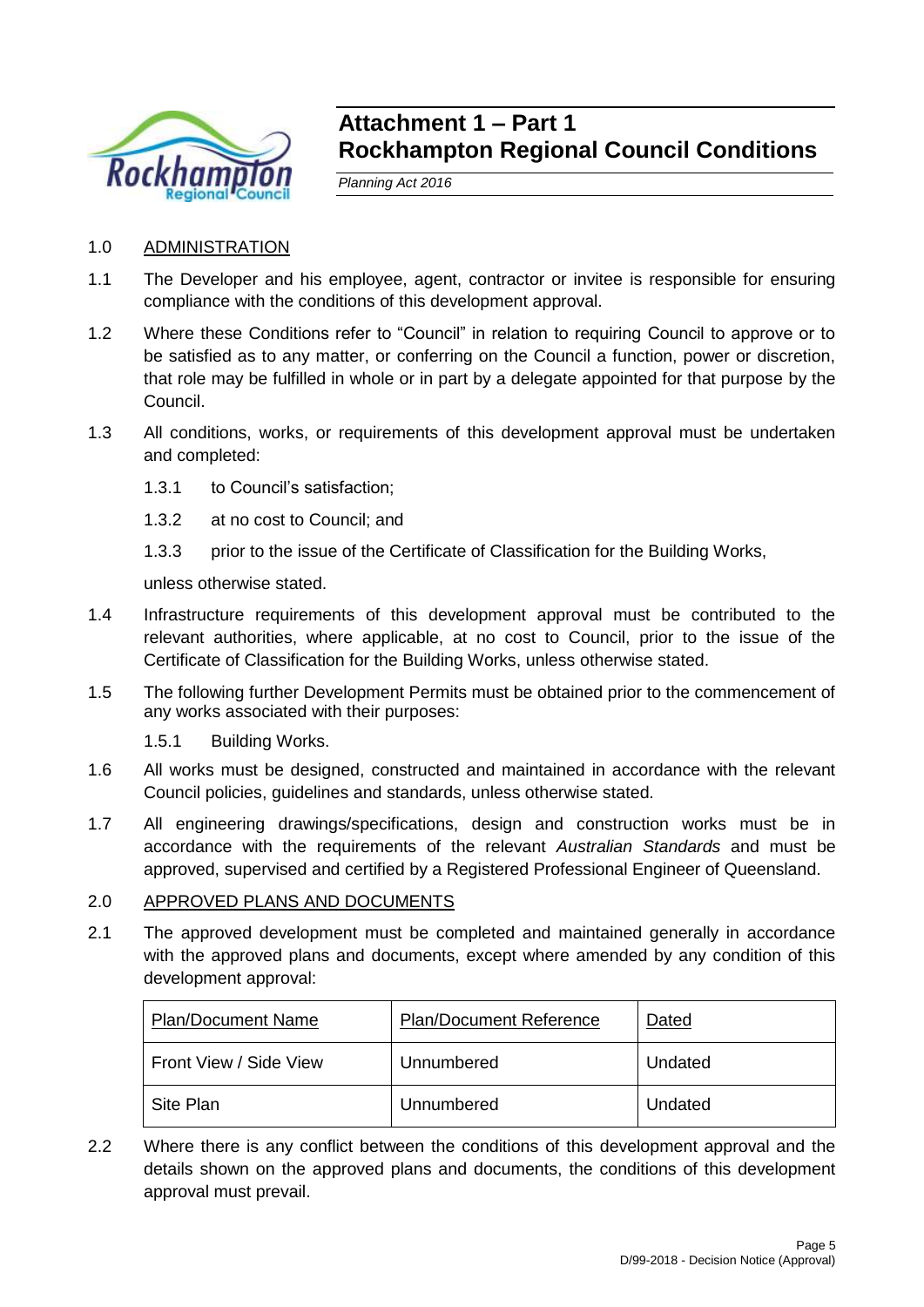2.3 Where conditions require the above plans or documents to be amended, the revised document(s) must be submitted for approval by Council prior to the submission of an application for a Development Permit for Building Works.

# 3.0 ROOF AND ALLOTMENT DRAINAGE WORKS

- 3.1 All roof and allotment drainage works must be designed and constructed in accordance with the approved plans (refer to condition 2.1), *Queensland Urban Drainage Manual*, *Capricorn Municipal Development Guidelines* and sound engineering practice.
- 3.2 All roof and allotment runoff from the development must be directed to a lawful point of discharge and must not restrict, impair or change the natural flow of runoff water or cause a nuisance to surrounding land or infrastructure.

# 4.0 SITE WORKS

- 4.1 All earthworks must be undertaken in accordance with *Australian Standard AS3798 "Guidelines on earthworks for commercial and residential developments".*
- 4.2 Site works must be constructed such that they do not, at any time, in any way restrict, impair or change the natural flow of runoff water, or cause a nuisance or worsening to surrounding land or infrastructure.
- 4.3 All site works must be undertaken to ensure that there is no increase in upstream or downstream flood levels for all levels of immunity up to a one per cent (1%) Annual exceedance probability flood event.

# 5.0 BUILDING WORKS

- 5.1 The building works must not result in:
	- 5.1.1 any reduction of flood storage capacity;
	- 5.1.2 any change to the depth, duration or velocity of flood waters;
	- 5.1.3 any change to flood characteristics and flow;
	- 5.1.4 obstruction of the flow path; and
	- 5.1.5 any actionable nuisance or worsening to surrounding land or infrastructure.
- 5.2 All parts of the structure subjected to flood inundation during a one per cent (1%) Annual exceedance probability flood event must be designed and constructed using suitable flood resilient materials.
- 5.3 All electrical connections to the structure (if required), including electrical outlets, must be designed and installed at such a height that they are a minimum of 500 millimetres above a one per cent (1%) Annual exceedance probability flood level.
- 5.4 Any application for a Development Permit for Building Works must be accompanied by a detailed structural engineering report and a building certificate prepared by a suitably qualified Registered Professional Engineer of Queensland, which demonstrates that the structure has been designed to withstand the forces created by floodwaters and debris loading.

# 6.0 ASSET MANAGEMENT

6.1 Any alteration necessary to electricity, telephone, water mains, sewerage mains, and/or public utility installations resulting from the development or in connection with the development, must be undertaken and completed at no cost to Council.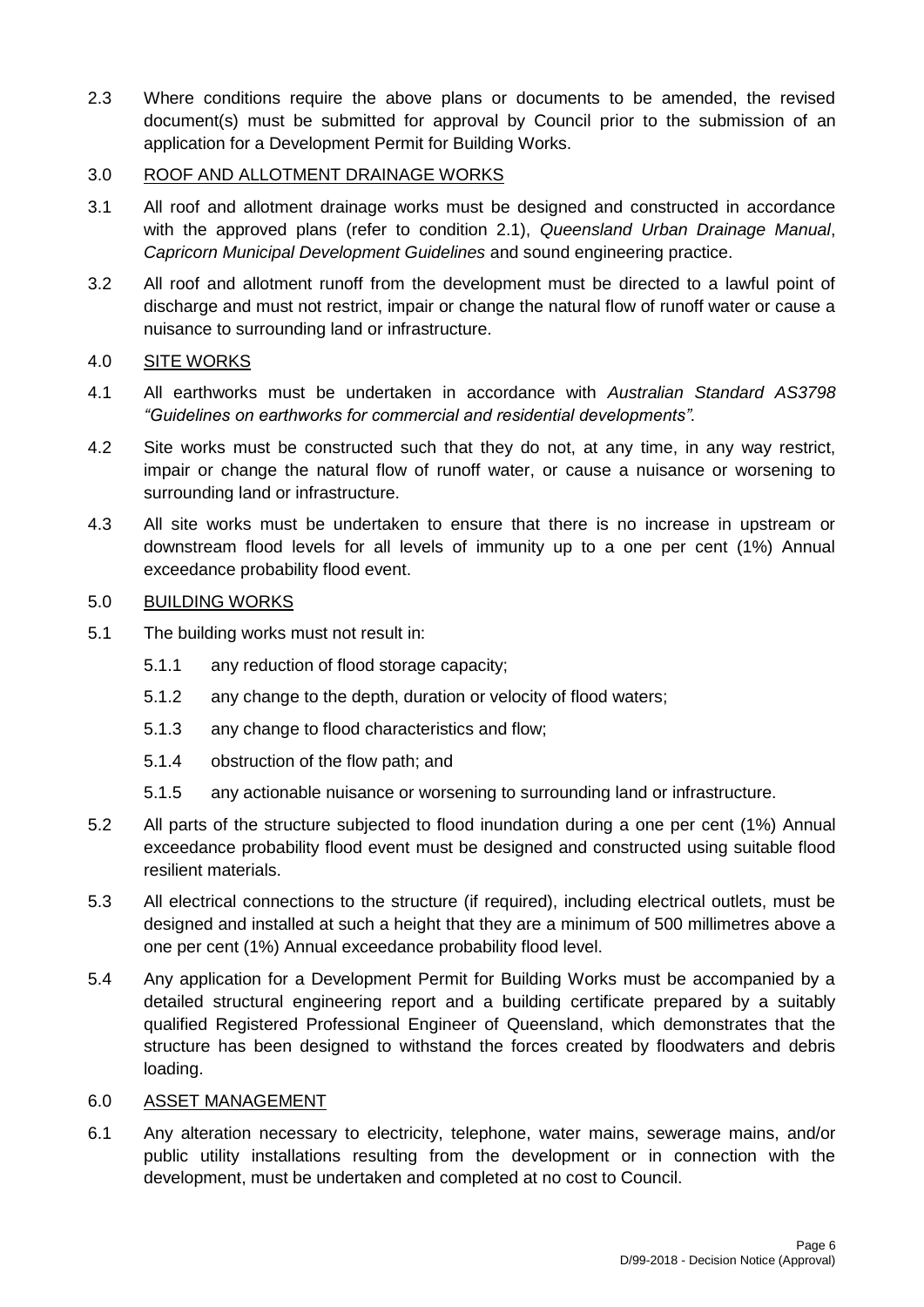6.2 Any damage to existing stormwater, water supply and sewerage infrastructure, kerb and channel, pathway or roadway (including removal of concrete slurry from public land and Council infrastructure), that occurs while any works are being carried out in association with this development approval must be repaired at full cost to the developer. This includes the reinstatement of any existing traffic signs or pavement markings that may have been removed or damaged.

# 7.0 ENVIRONMENTAL

7.1 An Erosion Control and Stormwater Control Management Plan in accordance with the *Capricorn Municipal Design Guidelines*, must be implemented, monitored and maintained for the duration of the works, and until all exposed soil areas are permanently stabilised (for example, turfed, hydromulched, concreted, landscaped. The plan must be available on-site for inspection by Council Officers whilst all works are being carried out.

# 8.0 OPERATING PROCEDURES

8.1 All construction materials, waste, waste skips, machinery and contractors' vehicles must be located and stored or parked within the development site. Storage of materials or parking of construction machinery or contractors' vehicles must not occur within Reaney Street, Schoolhouse Street or Ashney Street.

# ADVISORY NOTES

# NOTE 1. Aboriginal Cultural Heritage

It is advised that under section 23 of the *Aboriginal Cultural Heritage Act 2003*, a person who carries out an activity must take all reasonable and practicable measures to ensure the activity does not harm Aboriginal cultural heritage (the "cultural heritage duty of care"). Maximum penalties for breaching the duty of care are listed in the Aboriginal cultural heritage legislation. The information on Aboriginal cultural heritage is available on the Department of Aboriginal and Torres Strait Islander and Partnerships website [www.datsip.qld.gov.au.](http://www.datsip.qld.gov.au/)

# NOTE 2. Asbestos Removal

Any demolition and/or removal works involving asbestos materials must be undertaken in accordance with the requirements of the *Work Health and Safety Act 2011* and *Public Health Act 2005*.

# NOTE 3. General Environmental Duty

General environmental duty under the *Environmental Protection Act 1994* prohibits unlawful environmental nuisance caused by noise, aerosols, particles, dust, ash, fumes, light, odour or smoke beyond the boundaries of the development site during all stages of the development including earthworks, construction and operation.

# NOTE 4. Licensable Activities

Should an activity licensable by Rockhampton Regional Council be proposed for the development site, Council's Environment and Public Health Unit must be consulted to determine whether any approvals are required. Such activities may include food preparation, storage of dangerous goods or environmentally relevant activities. Approval for such activities is required before 'fit out' and operation.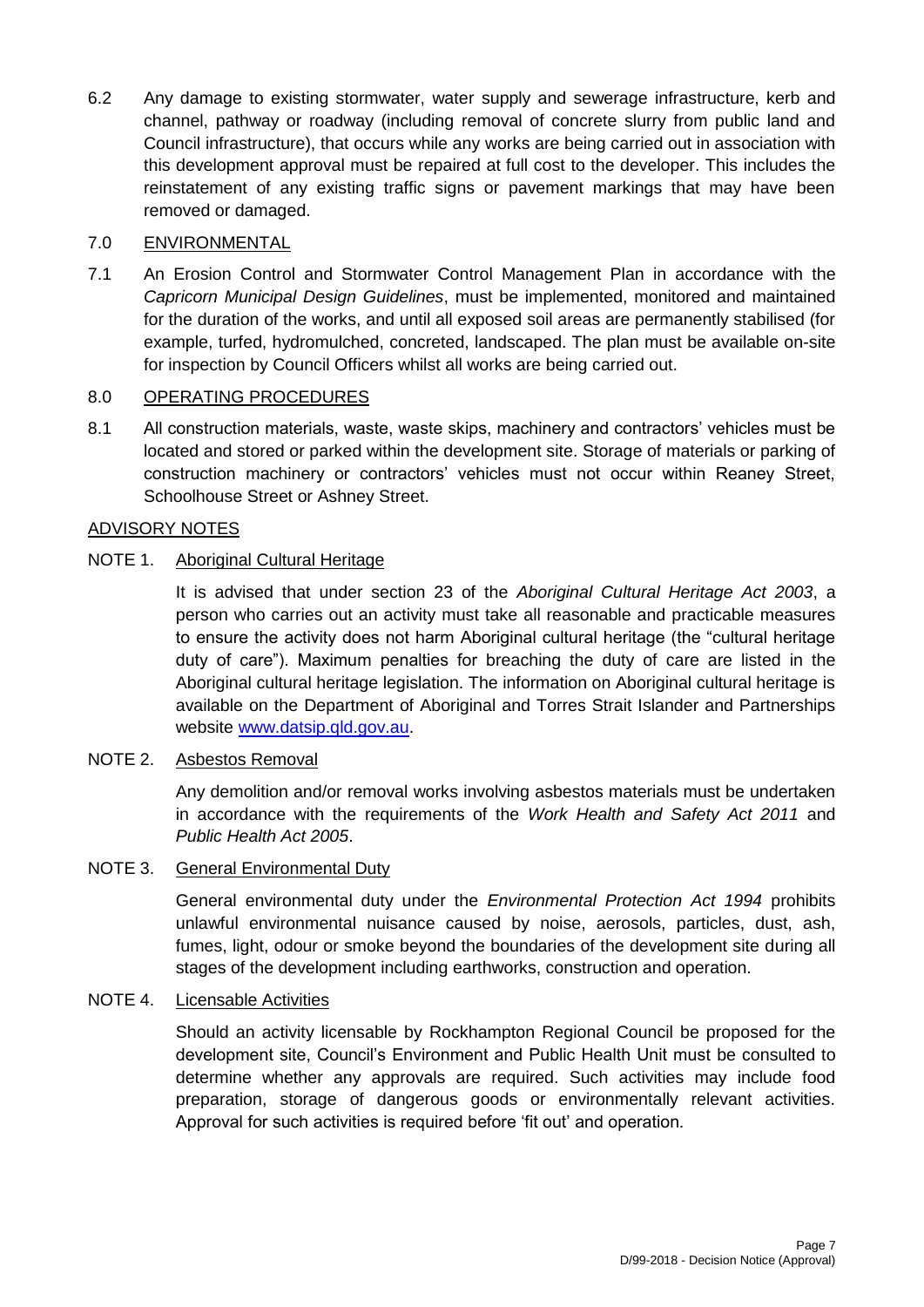# NOTE 5. General Safety Of Public During Construction

The *Work Health and Safety Act 2011* and *Manual of Uniform Traffic Control Devices* must be complied with in carrying out any construction works, and to ensure safe traffic control and safe public access in respect of works being constructed on a road.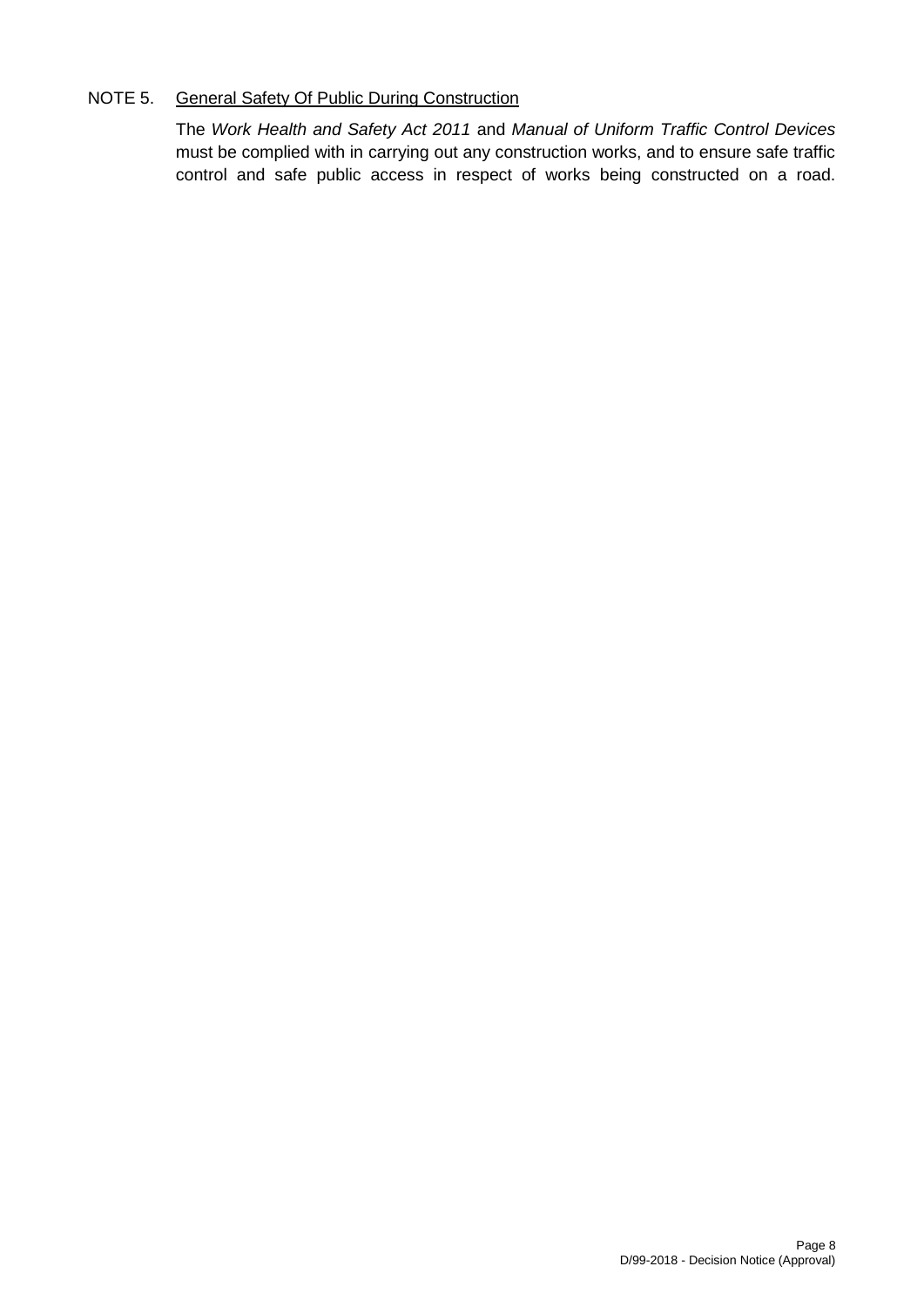

# **Attachment 2 - Appeal Rights**

*PLANNING ACT 2016*

The following is an extract from the *Planning Act 2016 (Chapter 6)*

#### *Appeal rights*

### *229 Appeals to tribunal or P&E Court*

- (1) Schedule 1 states—
	- (a) matters that may be appealed to— (i)either a tribunal or the P&E Court; or (ii)only a tribunal; or (iii)only the P&E Court; and
	- (b) the person—

(i)who may appeal a matter (the **appellant**); and (ii)who is a respondent in an appeal of the matter; and (iii)who is a co-respondent in an appeal of the matter; and

- (iv)who may elect to be a co-respondent in an appeal of the matter.
- (2) An appellant may start an appeal within the appeal period.
- (3) The **appeal period** is—
	- (a) for an appeal by a building advisory agency—10 business days after a decision notice for the decision is given to the agency or
	- (b) for an appeal against a deemed refusal—at any time after the deemed refusal happens; or
	- (c) for an appeal against a decision of the Minister, under chapter 7, part 4, to register premises or to renew the registration of premises—20 business days after a notice is published under section 269(3)(a) or (4); or
	- (d) for an appeal against an infrastructure charges notice— 20 business days after the infrastructure charges notice is given to the person; or
	- (e) for an appeal about a deemed approval of a development application for which a decision notice has not been given—30 business days after the applicant gives the deemed approval notice to the assessment manager; or
	- (f) for any other appeal—20 business days after a notice of the decision for the matter, including an enforcement notice, is given to the person.

#### Note—

See the P&E Court Act for the court's power to extend the appeal period.

- (4) Each respondent and co-respondent for an appeal may be heard in the appeal.
- (5) If an appeal is only about a referral agency's response, the assessment manager may apply to the tribunal or P&E Court to withdraw from the appeal.
- (6) To remove any doubt, it is declared that an appeal against an infrastructure charges notice must not be about—
	- (a) the adopted charge itself; or
	- (b) for a decision about an offset or refund—
		- (i) the establishment cost of trunk infrastructure identified in a LGIP; or
		- (ii) the cost of infrastructure decided using the method

included in the local government's charges resolution.

#### **230 Notice of appeal**

- (1) An appellant starts an appeal by lodging, with the registrar of the tribunal or P&E Court, a notice of appeal that—
	- (a) is in the approved form; and
	- (b) succinctly states the grounds of the appeal.
- (2) The notice of appeal must be accompanied by the required fee.
- (3) The appellant or, for an appeal to a tribunal, the registrar must, within the service period, give a copy of the notice of appeal to—
- (a) the respondent for the appeal; and
- (b) each co-respondent for the appeal; and
- (c) for an appeal about a development application under schedule 1, table 1, item 1—each principal submitter for the development application; and
- (d) for an appeal about a change application under schedule 1, table 1, item 2—each principal submitter for the change application; and
- (e) each person who may elect to become a co-respondent for the appeal, other than an eligible submitter who is not a principal submitter in an appeal under paragraph (c) or (d); and
- (f) for an appeal to the P&E Court—the chief executive; and
- (g) for an appeal to a tribunal under another Act—any other person who the registrar considers appropriate.
- (4) The **service period** is—
	- (a) if a submitter or advice agency started the appeal in the P&E Court—2 business days after the appeal is started; or
	- (b) otherwise—10 business days after the appeal is started.
- (5) A notice of appeal given to a person who may elect to be a co-respondent must state the effect of subsection
- (6) A person elects to be a co-respondent by filing a notice of election, in the approved form, within 10 business days after the notice of appeal is given to the person*.*
- **231 Other appeals**
- (1) Subject to this chapter, schedule 1 and the P&E Court Act, unless the Supreme Court decides a decision or other matter under this Act is affected by jurisdictional error, the decision or matter is non-appealable.
- (2) The Judicial Review Act 1991, part 5 applies to the decision or matter to the extent it is affected by jurisdictional error.
- (3) A person who, but for subsection (1) could have made an application under the Judicial Review Act 1991 in relation to the decision or matter, may apply under part 4 of that Act for a statement of reasons in relation to the decision or matter.
- (4) In this section— **decision** includes—
	- (a) conduct engaged in for the purpose of making a decision; and
	- (b) other conduct that relates to the making of a decision; and
	- (c) the making of a decision or the failure to make a decision; and
	- (d) a purported decision; and
	- (e) a deemed refusal.

**non-appealable**, for a decision or matter, means the decision or matter—

- (a) is final and conclusive; and
- (b) may not be challenged, appealed against, reviewed, quashed, set aside or called into question in any other way under the Judicial Review Act 1991 or otherwise, whether by the Supreme Court, another court, a tribunal or another entity; and
- (c) is not subject to any declaratory, injunctive or other order of the Supreme Court, another court, a tribunal or another entity on any ground.

#### **232 Rules of the P&E Court**

- (1) A person who is appealing to the P&E Court must comply with the rules of the court that apply to the appeal.
- (2) However, the P&E Court may hear and decide an appeal even if the person has not complied with rules of the P&E Court.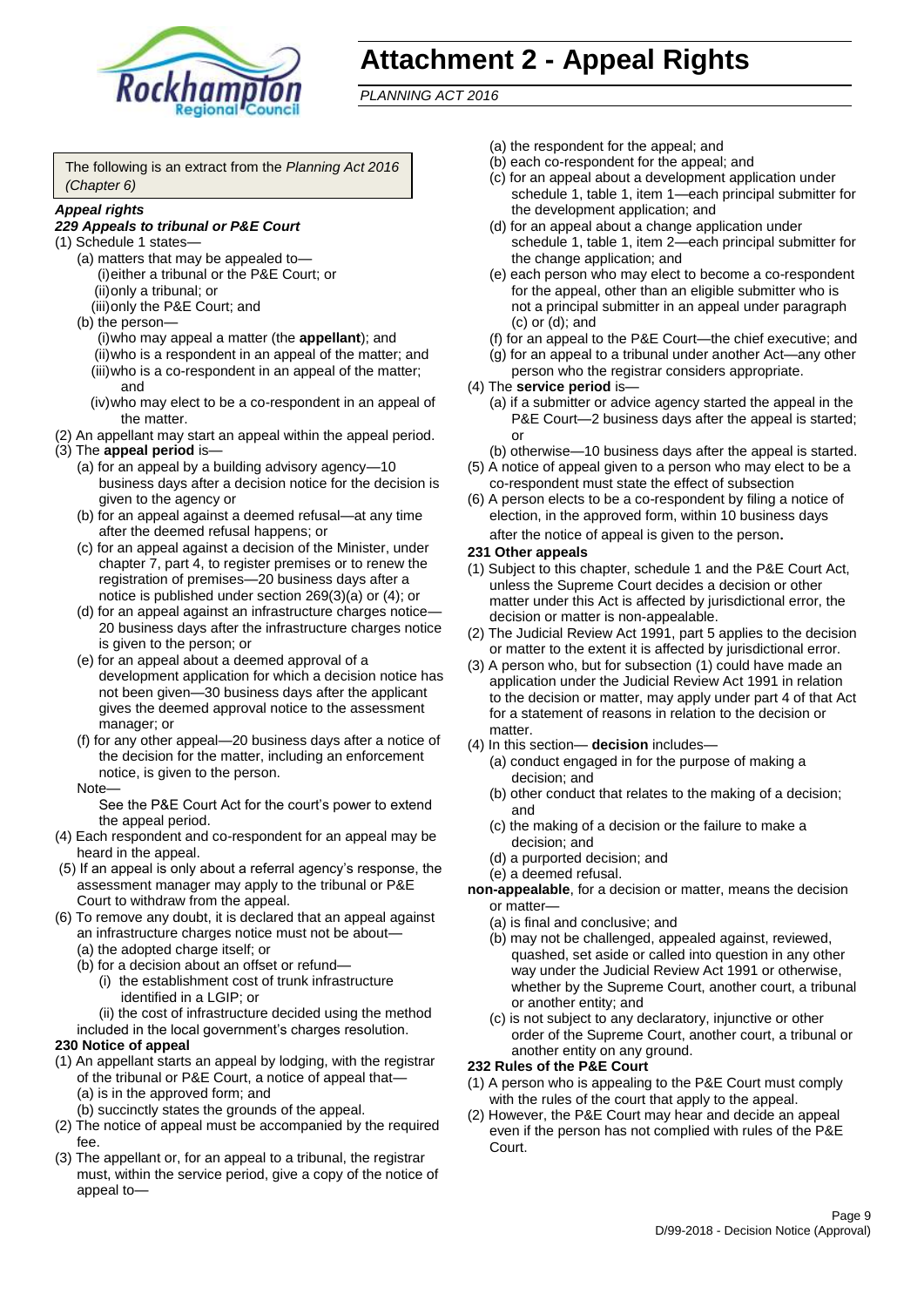

# **Appeal Rights**

*PLANNING ACT 2016*

# **Schedule 1**

#### **Appeals section 229 1 Appeal rights and parties to appeals**

- (1) Table 1 states the matters that may be appealed to—(a) the P&E court; or (b) a tribunal.
- (2) However, table 1 applies to a tribunal only if the matter involves—
	- (a) the refusal, or deemed refusal of a development application, for—
	- (i) a material change of use for a classified building; or
	- (ii) operational work associated with building work, a retaining wall, or a tennis court; or
	- (b) a provision of a development approval for—
	- (i) a material change of use for a classified building; or
- (ii) operational work associated with building work, a retaining wall, or a tennis court; or
	- (c) if a development permit was applied for—the decision to give a preliminary approval for—
		- (i) a material change of use for a classified building; or
	- (ii) operational work associated with building work, a retaining wall, or a tennis court; or
	- (d) a development condition if—
		- (i) the development approval is only for a material change of use that involves the use of a building classified under the Building Code as a class 2 building; and
		- (ii) the building is, or is proposed to be, not more than 3 storeys; and
		- (iii) the proposed development is for not more than 60 sole-occupancy units; or
	- (e) a decision for, or a deemed refusal of, an extension application for a development approval that is only for a material change of use of a classified building; or
	- (f) a decision for, or a deemed refusal of, a change application for a development approval that is only for a material change of use of a classified building; or
	- (g) a matter under this Act, to the extent the matter relates to—
		- (i) the Building Act, other than a matter under that Act that may or must be decided by the Queensland Building and Construction Commission; or
		- (ii) the Plumbing and Drainage Act, part 4 or 5; or
	- (h) a decision to give an enforcement notice in relation to a matter under paragraphs (a) to (g); or
	- (i) a decision to give an infrastructure charges notice; or
	- (j) the refusal, or deemed refusal, of a conversion application; or
	- (k) a matter that, under another Act, may be appealed to the tribunal; or
	- (l) a matter prescribed by regulation.
- (3) Also, table 1 does not apply to a tribunal if the matter

involves—

- (a) for a matter in subsection  $(2)(a)$  to  $(d)$ 
	- (i) a development approval for which the development application required impact assessment; and
	- (ii) a development approval in relation to which the assessment manager received a properly made submission for the development application; or
- (b) a provision of a development approval about the identification or inclusion, under a variation approval, of a matter for the development.
- (4) Table 2 states the matters that may be appealed only to the P&E Court.
- (5) Table 3 states the matters that may be appealed only to the tribunal.
- (6) In each table—
	- (a) column 1 states the appellant in the appeal; and
	- (b) column 2 states the respondent in the appeal; and
	- (c) column 3 states the co-respondent (if any) in the appeal; and
	- (d) column 4 states the co-respondents by election (if any) in the appeal.
- (7) If the chief executive receives a notice of appeal under section 230(3)(f), the chief executive may elect to be a corespondent in the appeal.

| Table 1<br>Appeals to the P&E Court and, for certain matters, to a tribunal                                                                                                                                                                                                                                                                    |                                         |                                                       |  |  |
|------------------------------------------------------------------------------------------------------------------------------------------------------------------------------------------------------------------------------------------------------------------------------------------------------------------------------------------------|-----------------------------------------|-------------------------------------------------------|--|--|
| 1. Development applications<br>An appeal may be made against-<br>(a) the refusal of all or part of the development application; or<br>(b) the deemed refusal of the development application; or<br>(c) a provision of the development approval; or<br>(d) if a development permit was applied for-the decision to give a preliminary approval. |                                         |                                                       |  |  |
| Column 2                                                                                                                                                                                                                                                                                                                                       | Column 3                                | Column 4                                              |  |  |
| Respondent                                                                                                                                                                                                                                                                                                                                     | Co-respondent                           | Co-respondent by election                             |  |  |
| (if any)<br>$($ if any $)$                                                                                                                                                                                                                                                                                                                     |                                         |                                                       |  |  |
| The assessment<br>manager                                                                                                                                                                                                                                                                                                                      | If the appeal is about<br>a concurrence | 1 A concurrence agency that is<br>not a co-respondent |  |  |
|                                                                                                                                                                                                                                                                                                                                                |                                         |                                                       |  |  |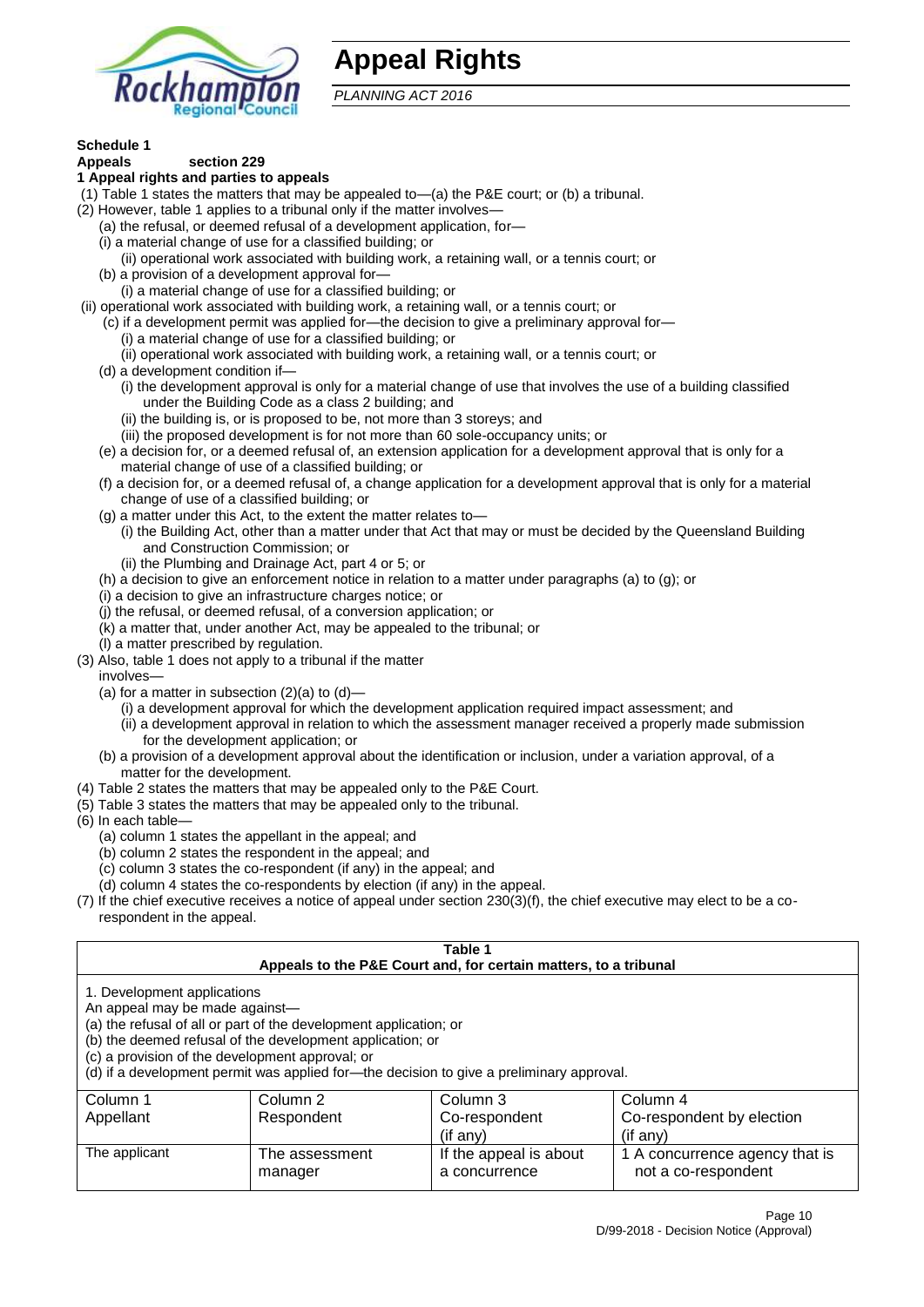| Table 1<br>Appeals to the P&E Court and, for certain matters, to a tribunal                                                                                                                                        |                                   |                                                                 |                                                                                                                                                                                                                                                                                                                                                 |  |
|--------------------------------------------------------------------------------------------------------------------------------------------------------------------------------------------------------------------|-----------------------------------|-----------------------------------------------------------------|-------------------------------------------------------------------------------------------------------------------------------------------------------------------------------------------------------------------------------------------------------------------------------------------------------------------------------------------------|--|
|                                                                                                                                                                                                                    |                                   | agency's referral<br>response-the<br>concurrence agency         | 2 If a chosen Assessment<br>manager is the respondent-<br>the prescribed assessment<br>manager<br>3 Any eligible advice agency for<br>the application<br>4 Any eligible submitter for the<br>application                                                                                                                                        |  |
| 2. Change applications<br>An appeal may be made against-<br>(b) a deemed refusal of a change application.                                                                                                          |                                   |                                                                 | (a) a responsible entity's decision for a change application, other than a decision made by the P&E court; or                                                                                                                                                                                                                                   |  |
| Column 1<br>Appellant                                                                                                                                                                                              | Column <sub>2</sub><br>Respondent | Column 3<br>Co-respondent<br>(if any)                           | Column 4<br>Co-respondent by election<br>(if any)                                                                                                                                                                                                                                                                                               |  |
| 1 The applicant<br>2 If the responsible<br>entity is the<br>assessment<br>manager-an<br>affected entity that<br>gave a pre-request<br>notice or response<br>notice                                                 | The responsible<br>entity         | If an affected entity<br>starts the appeal-the<br>applicant     | 1 A concurrence agency for the<br>development application<br>2 If a chosen assessment<br>manager is the respondent-<br>the prescribed assessment<br>manager<br>3 A private certifier for the<br>development application<br>4 Any eligible advice agency for<br>the change application<br>5 Any eligible submitter for the<br>change application |  |
| 3. Extension applications<br>An appeal may be made against-<br>(a) the assessment manager's decision about an extension application; or<br>(b) a deemed refusal of an extension application.                       |                                   |                                                                 |                                                                                                                                                                                                                                                                                                                                                 |  |
| Column 1<br>Appellant                                                                                                                                                                                              | Column <sub>2</sub><br>Respondent | Column 3<br>Co-respondent<br>(if any)                           | Column 4<br>Co-respondent by election<br>(if any)                                                                                                                                                                                                                                                                                               |  |
| 1 The applicant<br>1<br>For a matter other<br>$\overline{2}$<br>than a deemed<br>refusal of an<br>extension<br>application - a<br>concurrence<br>agency, other than<br>the chief executive,<br>for the application | The assessment<br>manager         | If a concurrence<br>agency starts the<br>appeal - the applicant | If a chosen assessment<br>manager is the respondent - the<br>prescribed assessment manager                                                                                                                                                                                                                                                      |  |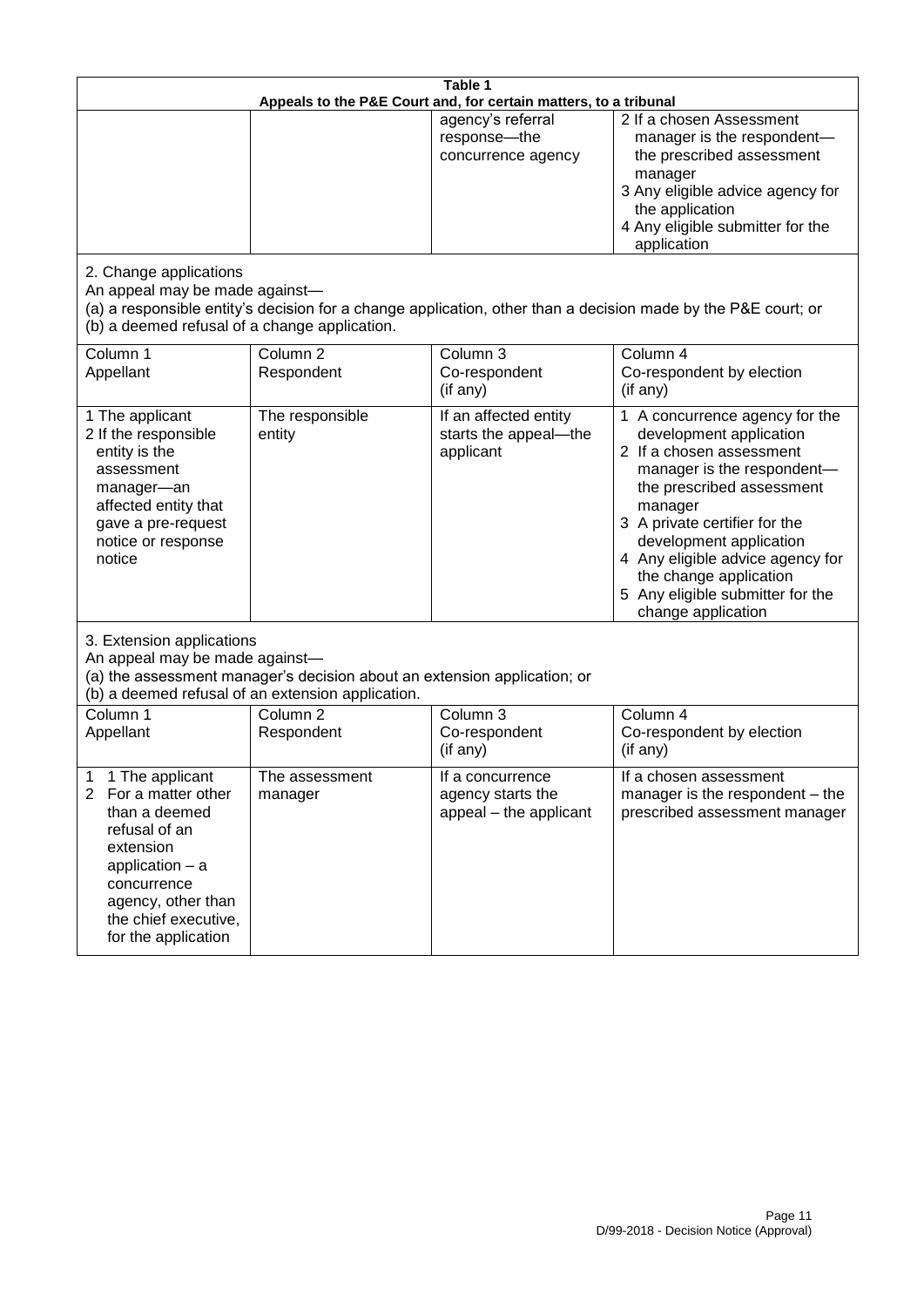#### **Table 1 Appeals to the P&E Court and, for certain matters, to a tribunal**

4. Infrastructure charges notices

- An appeal may be made against an infrastructure charges notice on 1 or more of the following grounds
- a) The notice involved an error relating to
	- (i) The application of the relevant adopted charge; or
- Examples of errors in applying an adopted charge
	- The incorrect application of gross floor area for a non-residential development
	- Applying an incorrect 'use category', under a regulation, to the development
	- (i) The working out of extra demands, for section 120; or
	- (ii) An offset or refund; or
- b) The was no decision about an offset or refund; or
- c) If the infrastructure charges notice states a refund will be given the timing for giving the refund; or
- d) The amount of the charge is so unreasonable that no reasonable relevant local government could have
- imposed the amount.

| Column 1                                                 | Column 2                                                                  | Column 3       | Column 4                  |
|----------------------------------------------------------|---------------------------------------------------------------------------|----------------|---------------------------|
| Appellant                                                | Respondent                                                                | Co-respondent  | Co-respondent by election |
|                                                          |                                                                           | $($ if any $)$ | (if any)                  |
| The person given the<br>Infrastructure charges<br>notice | The local government<br>that gave the<br>infrastructure charges<br>notice |                |                           |

5. Conversion applications

An appeal may be made against—

(a) the refusal of a conversion application; or

(b) a deemed refusal of a conversion application.

| Column 1<br>Appellant | Column 2<br>Respondent                                                  | Column 3<br>Co-respondent<br>$($ if any $)$ | Column 4<br>Co-respondent by election<br>$($ if any $)$ |
|-----------------------|-------------------------------------------------------------------------|---------------------------------------------|---------------------------------------------------------|
| The applicant         | The local government<br>to which the conversion<br>application was made |                                             |                                                         |

6. Enforcement notices

An appeal may be made against the decision to give an enforcement notice.

| Column 1                                   | Column 2                     | Column 3      | Column 4                                                                                                                                                                   |
|--------------------------------------------|------------------------------|---------------|----------------------------------------------------------------------------------------------------------------------------------------------------------------------------|
| Appellant                                  | Respondent                   | Co-respondent | Co-respondent by election                                                                                                                                                  |
|                                            |                              | (if any)      | (if any)                                                                                                                                                                   |
| The person given the<br>enforcement notice | The enforcement<br>authority |               | If the enforcement authority is<br>not the local government for<br>the premises in relation to which<br>the offence is alleged to have<br>happened-the local<br>government |

#### **Table 2 Appeals to the P&E Court only**

1. Appeals from tribunal

An appeal may be made against a decision of a tribunal, other than a decision under

section 252, on the ground of—

(a) an error or mistake in law on the part of the tribunal; or

(b) jurisdictional error.

| Column 1<br>Appellant                             | Column 2<br>Respondent                                    | Column 3<br>Co-respondent<br>$($ if any $)$ | Column 4<br>Co-respondent by election<br>(if any) |
|---------------------------------------------------|-----------------------------------------------------------|---------------------------------------------|---------------------------------------------------|
| A party to the<br>proceedings for the<br>decision | The other party to the<br>proceedings for the<br>decision | ۰                                           |                                                   |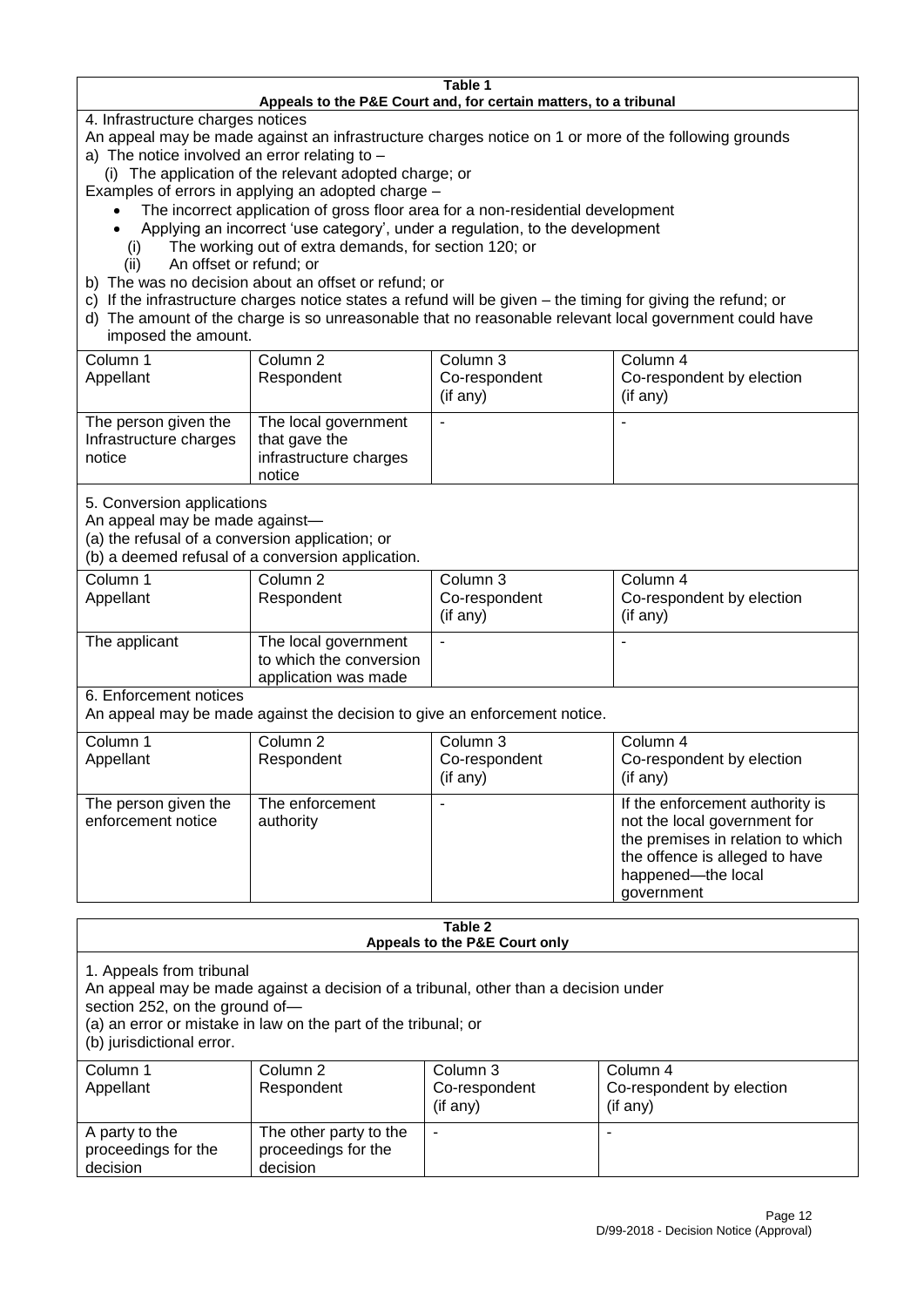#### **Table 2 Appeals to the P&E Court only**

2. Eligible submitter appeals

An appeal may be made against the decision to give a development approval, or an approval for a change application, to the extent that the decision relates to—

(a) any part of the development application for the development approval that required impact assessment; or (b) a variation request.

| Column 1                                                                                                                                                                                     | Column 2                                                                                                                   | Column 3                                                                                                                  | Column 4                                             |
|----------------------------------------------------------------------------------------------------------------------------------------------------------------------------------------------|----------------------------------------------------------------------------------------------------------------------------|---------------------------------------------------------------------------------------------------------------------------|------------------------------------------------------|
| Appellant                                                                                                                                                                                    | Respondent                                                                                                                 | Co-respondent                                                                                                             | Co-respondent by election                            |
|                                                                                                                                                                                              |                                                                                                                            | (i f an y)                                                                                                                | (if any)                                             |
| 1 For a development<br>application-an<br>eligible submitter for<br>the development<br>application<br>2 For a change<br>application-an<br>eligible submitter for<br>the change<br>application | 1 For a development<br>application-the<br>assessment<br>manager<br>2 For a change<br>application-the<br>responsible entity | 1 The applicant<br>2 If the appeal is<br>about a concurrence<br>agency's referral<br>response---the<br>concurrence agency | Another eligible<br>submitter for the<br>application |
| 3. Eligible submitter and eligible advice agency appeals<br>An annal mail is made englast a nuclidian af a deudanmant converted an failure to                                                |                                                                                                                            |                                                                                                                           |                                                      |

An appeal may be made against a provision of a development approval, or failure to

include a provision in the development approval, to the extent the matter relates to—

(a) any part of the development application or the change application, for the development approval, that required impact assessment; or

(b) a variation request.

with the decision

| Column 1                                                                                                                                                                                                                                                                                      | Column <sub>2</sub>                                                                                                        | Column <sub>3</sub>                                                                                                     | Column 4                                          |  |
|-----------------------------------------------------------------------------------------------------------------------------------------------------------------------------------------------------------------------------------------------------------------------------------------------|----------------------------------------------------------------------------------------------------------------------------|-------------------------------------------------------------------------------------------------------------------------|---------------------------------------------------|--|
| Appellant                                                                                                                                                                                                                                                                                     | Respondent                                                                                                                 | Co-respondent                                                                                                           | Co-respondent by election                         |  |
|                                                                                                                                                                                                                                                                                               |                                                                                                                            | (if any)                                                                                                                | $($ if any $)$                                    |  |
| 1 For a development<br>application-an<br>eligible submitter for<br>the development<br>application<br>2 For a change<br>application-an<br>eligible submitter for<br>the change<br>application<br>3 An eligible advice<br>agency for the<br>development<br>application or<br>change application | 1 For a development<br>application-the<br>assessment<br>manager<br>2 For a change<br>application-the<br>responsible entity | 1 The applicant<br>2 If the appeal is<br>about a concurrence<br>agency's referral<br>response-the<br>concurrence agency | Another eligible submitter for the<br>application |  |
| 4. Compensation claims<br>An appeal may be made against-<br>(a) a decision under section 32 about a compensation claim; or<br>(b) a decision under section 265 about a claim for compensation; or<br>(c) a deemed refusal of a claim under paragraph (a) or (b).                              |                                                                                                                            |                                                                                                                         |                                                   |  |
| Column <sub>1</sub>                                                                                                                                                                                                                                                                           | Column $\overline{2}$                                                                                                      | Column 3                                                                                                                | Column <sub>4</sub>                               |  |
| Appellant                                                                                                                                                                                                                                                                                     | Respondent                                                                                                                 | Co-respondent                                                                                                           | Co-respondent by election                         |  |
|                                                                                                                                                                                                                                                                                               |                                                                                                                            | (if any)                                                                                                                | (if any)                                          |  |
| A person dissatisfied                                                                                                                                                                                                                                                                         | The local                                                                                                                  |                                                                                                                         |                                                   |  |

government to which the claim was made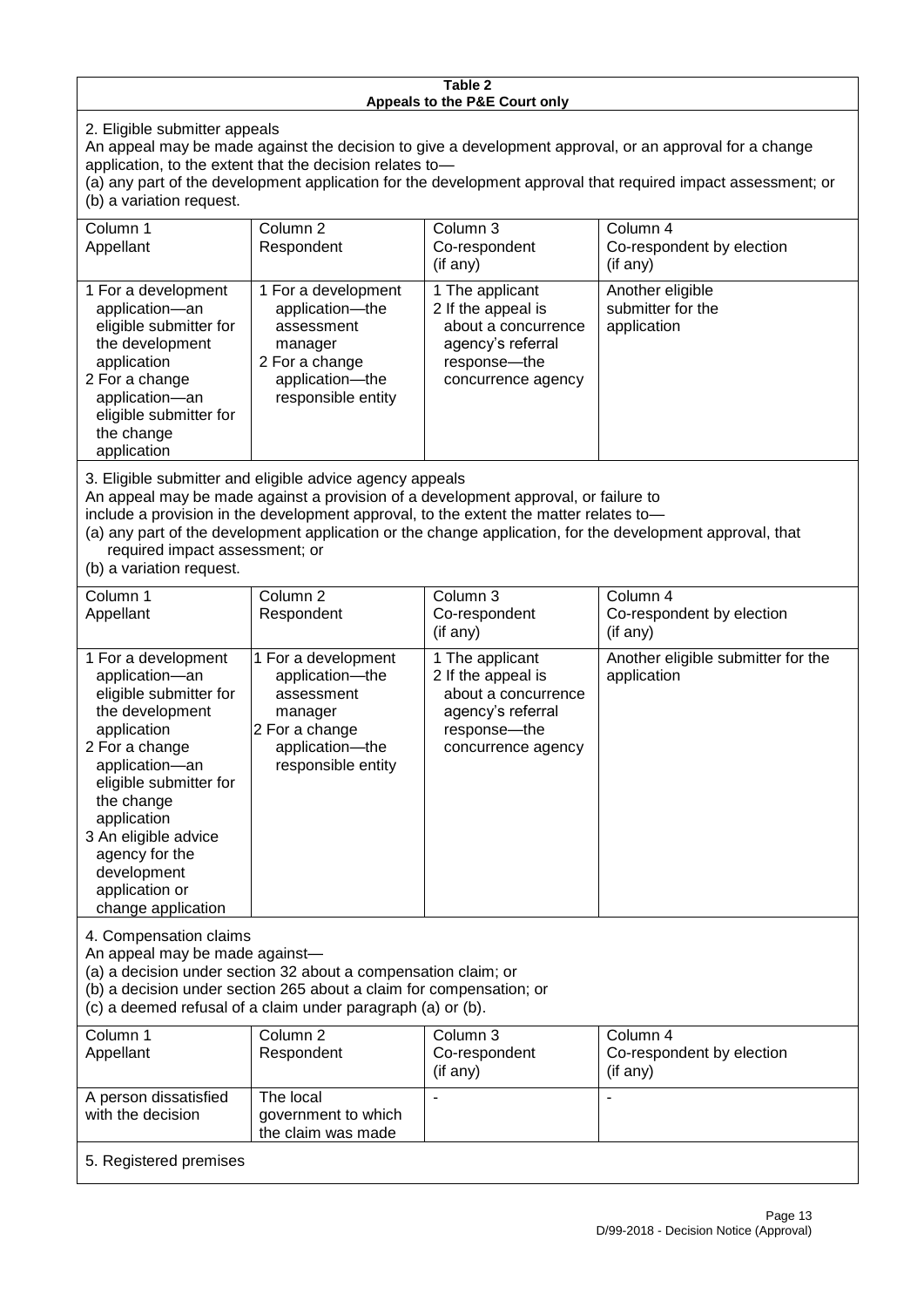| Table 2<br>Appeals to the P&E Court only                                                                                                                                                                                                                                                                             |                                   |                                                  |                                                                                                                                                                             |  |
|----------------------------------------------------------------------------------------------------------------------------------------------------------------------------------------------------------------------------------------------------------------------------------------------------------------------|-----------------------------------|--------------------------------------------------|-----------------------------------------------------------------------------------------------------------------------------------------------------------------------------|--|
| An appeal may be made against a decision of the Minister under chapter 7, part 4.                                                                                                                                                                                                                                    |                                   |                                                  |                                                                                                                                                                             |  |
| Column 1<br>Appellant                                                                                                                                                                                                                                                                                                | Column <sub>2</sub><br>Respondent | Column 3<br>Co-respondent<br>(if any)            | Column 4<br>Co-respondent by election<br>(if any)                                                                                                                           |  |
| 1 A person given a<br>decision notice about<br>the decision<br>2 If the decision is to<br>register premises or<br>renew the<br>registration of<br>premises-an owner<br>or occupier of<br>premises in the<br>affected area for the<br>registered premises<br>who is dissatisfied<br>with the decision                 | The Minister                      |                                                  | If an owner or occupier starts the<br>appeal - the owner of the<br>registered premises                                                                                      |  |
| 6. Local laws<br>An appeal may be made against a decision of a local government, or conditions applied,<br>under a local law about-<br>(a) the use of premises, other than a use that is the natural and ordinary consequence of prohibited<br>development; or<br>(b) the erection of a building or other structure. |                                   |                                                  |                                                                                                                                                                             |  |
| Column 1<br>Appellant                                                                                                                                                                                                                                                                                                | Column <sub>2</sub><br>Respondent | Column <sub>3</sub><br>Co-respondent<br>(if any) | Column 4<br>Co-respondent by election<br>(if any)                                                                                                                           |  |
| A person who-<br>(a) applied for the<br>decision; and<br>(b) is dissatisfied with<br>the decision or<br>conditions.                                                                                                                                                                                                  | The local government              | $\blacksquare$                                   |                                                                                                                                                                             |  |
| Table 3<br>Appeals to the tribunal only                                                                                                                                                                                                                                                                              |                                   |                                                  |                                                                                                                                                                             |  |
| 1. Building advisory agency appeals<br>An appeal may be made against giving a development approval for building work to the extent the building<br>work required code assessment against the building assessment provisions.                                                                                         |                                   |                                                  |                                                                                                                                                                             |  |
| Column 1<br>Appellant                                                                                                                                                                                                                                                                                                | Column 2<br>Respondent            | Column 3<br>Co-respondent<br>(if any)            | Column 4<br>Co-respondent by election<br>(if any)                                                                                                                           |  |
| A building advisory<br>agency for the<br>development application<br>related to the approval                                                                                                                                                                                                                          | The assessment<br>manager         | The applicant                                    | 1 A concurrence agency for the<br>development application<br>related to the approval<br>2 A private certifier for the<br>development application<br>related to the approval |  |
| 3. Certain decisions under the Building Act and the Plumbing and Drainage Act<br>An appeal may be made against a decision under-<br>(a) the Building Act, other than a decision made by the Queensland Building and Construction Commission; or<br>(b) the Plumbing and Drainage Act, part 4 or 5.                   |                                   |                                                  |                                                                                                                                                                             |  |
| Column 1<br>Appellant                                                                                                                                                                                                                                                                                                | Column <sub>2</sub><br>Respondent | Column 3<br>Co-respondent<br>(if any)            | Column 4<br>Co-respondent by election<br>(if any)                                                                                                                           |  |